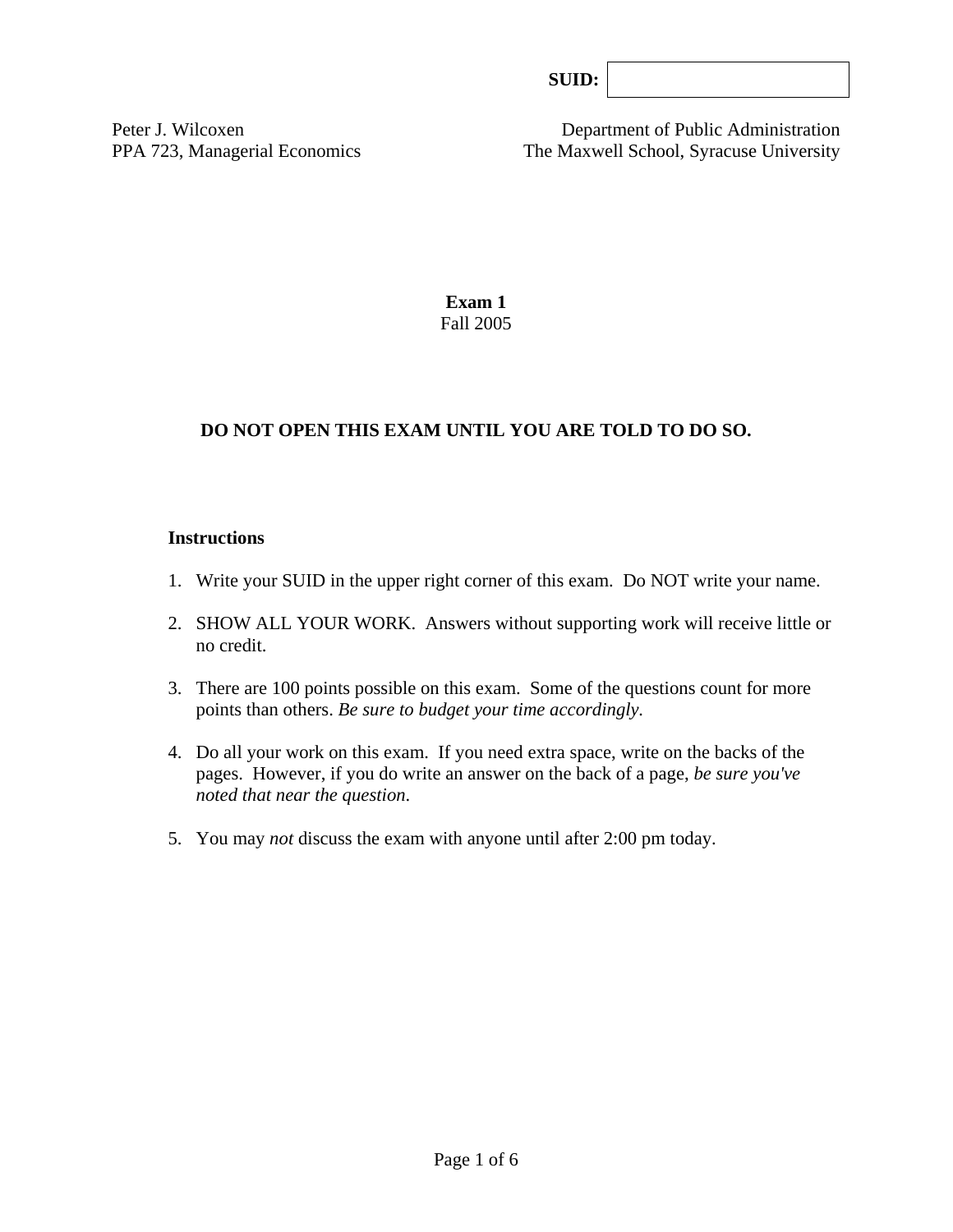# **Part 1 (25 points)**

US refineries usually have the capacity to produce about 9 million barrels of gasoline a day. Hurricanes Katrina and Rita have temporarily reduced that by about 15% for the next 28 days. This question asks you to evaluate the effect of the capacity reduction on gasoline producers and consumers.

You may assume that the supply of gasoline is perfectly inelastic (at 9M barrels initially and at 7.65M barrels during the 28 day period); that all of the idle refineries come back on line after 28 days; and that there are no imports of gasoline. In addition, the following information may be useful: the price elasticity of demand for gas is -0.3, and the national average price of gas *before* the hurricanes was \$2.50 per gallon.

Calculate the price of gasoline during the 28 day period that capacity is reduced. Using that information, calculate: the daily effect on producers and consumers; the total effect on producers and consumers over the whole 28 days; and the total deadweight loss, if any. Please illustrate your answer with an appropriate and well-labeled graph.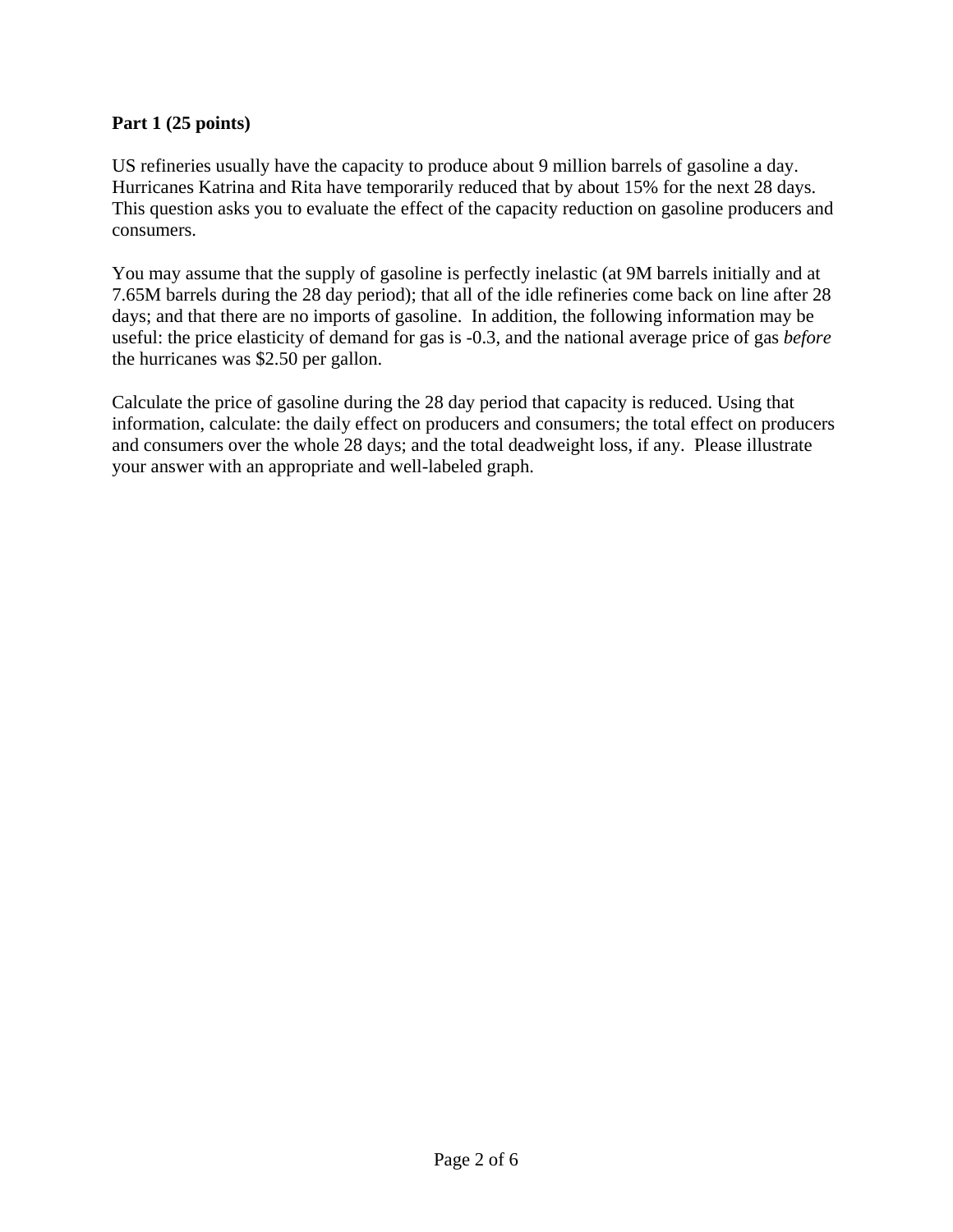### **Part 2 (20 points)**

A government is considering a new tax on a particular good and you have been asked to evaluate the effects of the tax on different groups in the economy. The good is currently untaxed and sells for a price of \$100. Two groups in the economy buy the good. Group A buys 1000 units and has a demand elasticity of -0.2. Group B also buys 1000 units but its demand elasticity is -1.0. If the government were to levy a tax of \$50 per unit on the good, how would each group's consumer surplus change? How much revenue would the tax raise from each group? What is the deadweight loss per dollar of revenue for each group? Discuss briefly. You may assume that the supply of the good is perfectly elastic.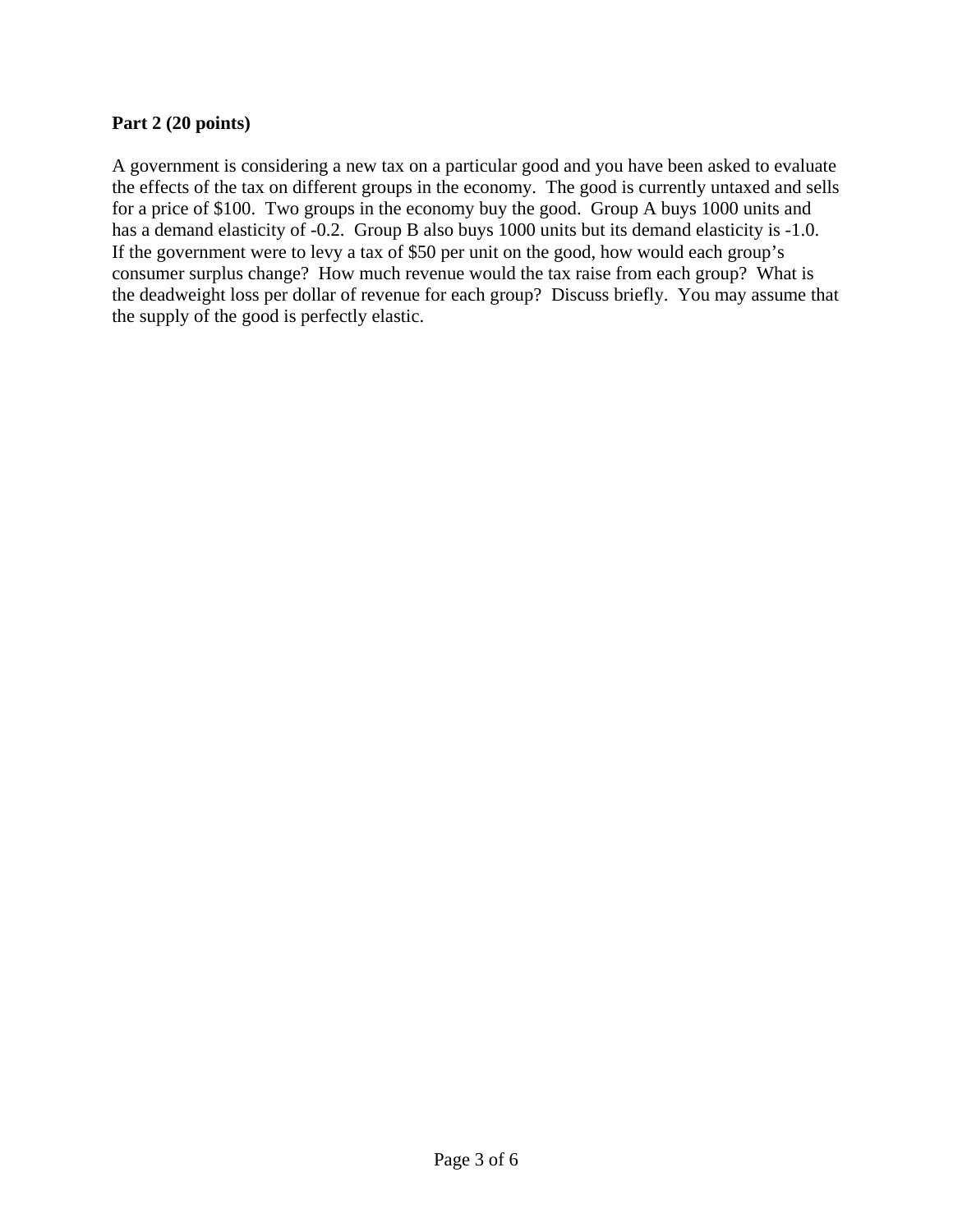# **Part 3 (35 points)**

Suppose that the market demand and supply for a particular good are given by the equations below:

$$
W2P = 14,000 - 5 \cdot Q
$$
  

$$
W2A = 2,000 + Q
$$

(a) Calculate the initial market equilibrium. What will the price and quantity be?

(b) Now suppose the government begins providing a \$1,200 subsidy on sales of the good. The subsidy is paid to the seller on each unit sold. Solve for the new equilibrium price and quantity.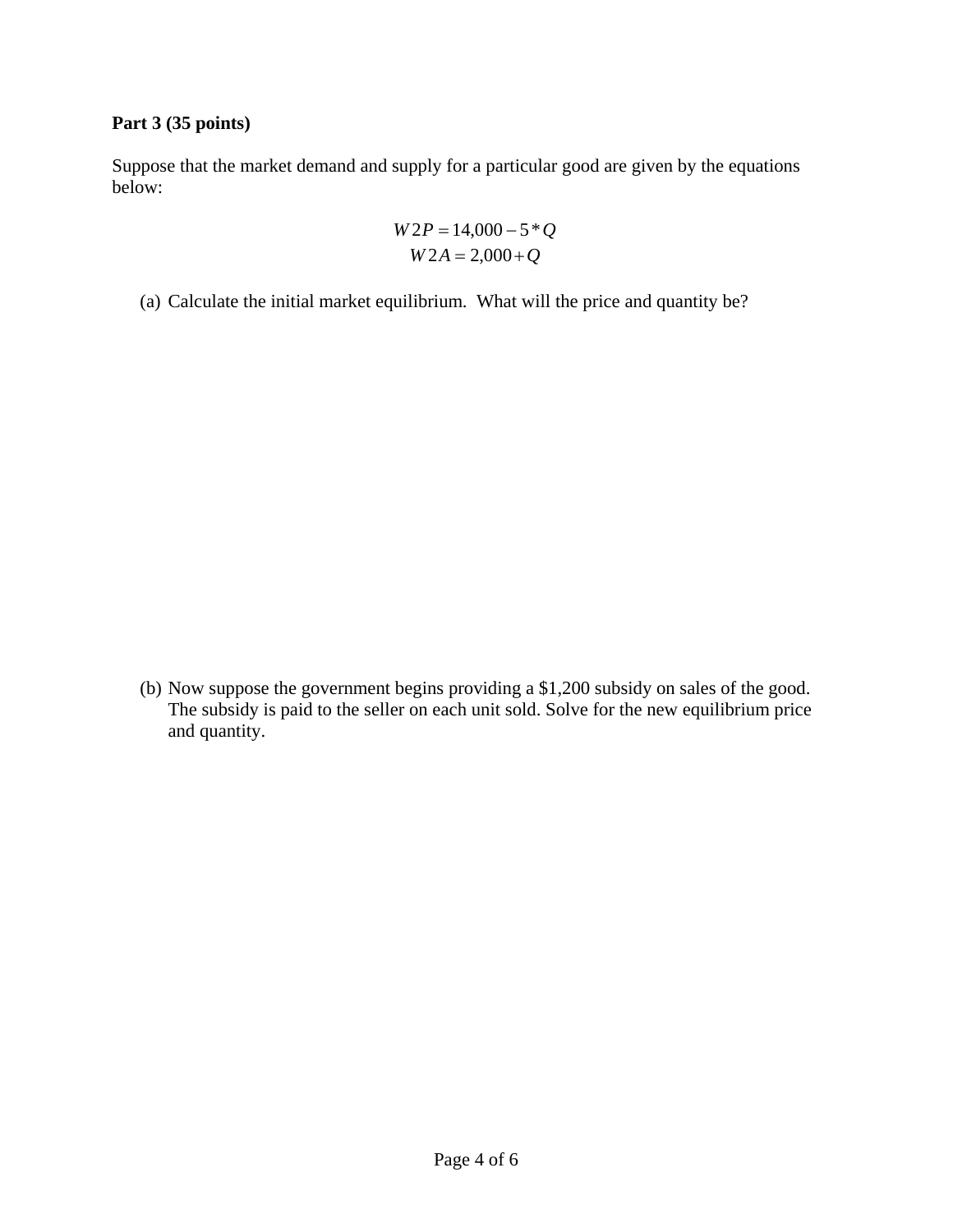# **Part 3, continued.**

(c) Draw a diagram illustrating the new equilibrium and indicate how the subsidy affects the surplus received by consumers and producers. Also indicate government revenue and deadweight loss, if applicable. *Note: you need to show these areas clearly in a diagram but you do NOT need to calculate their numerical values.*